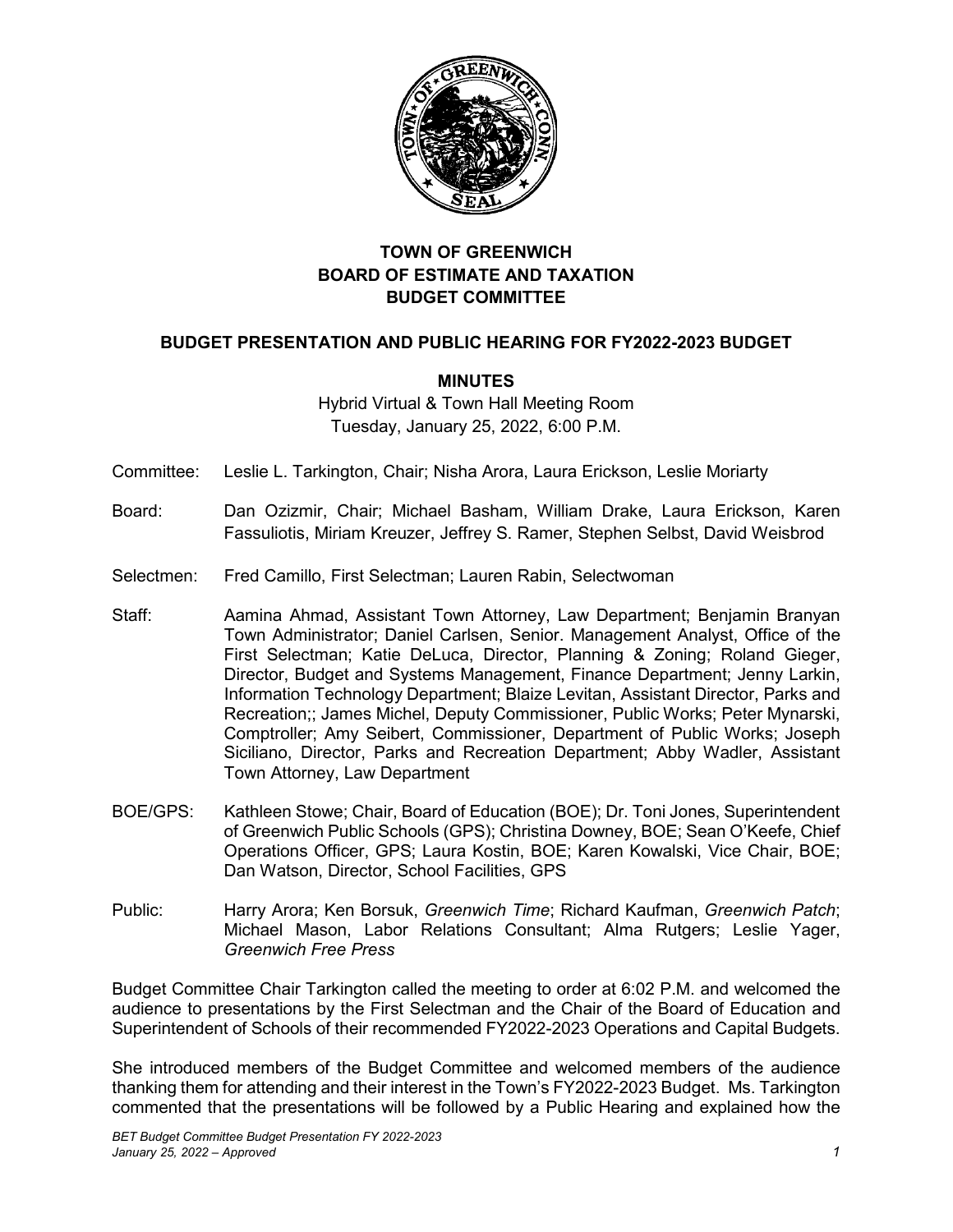public could comment. She encouraged the public to review the schedule of upcoming Budget Committee's February Departmental Review Meetings available on the Town website's and or attend virtually streaming, or live on GCTV Channels 79, 24, and YouTube.

### **First Selectman Recommended Fiscal Year 2022-2023 Budget Presentation**

First Selectman Camillo presented his recommended FY2022-2023 Operating and Capital Budgets as a continuation of services and implementation of projects important to the community, while attentive to the impact of property taxes on residents. He commented that Greenwich is expected to receive \$40,984,540 in funds through the Federal American Rescue Plan Act (ARP) application and reimbursement program, \$31,399,117 for the Town and \$9,585,423 for the Board of Education. Authority for selecting statutory eligible uses that can meet the rigorous timing and accounting schedule of ARP, will be reviewed for approval by his appointed Committee, the BET and the RTM.

Mr. Camillo reviewed the BET Budget Guidelines and then introduced his recommended FY2022- 2023 Budget of \$464,026,952 noting that it reflected a 3.45% increase over the current fiscal year's budget; if passed, the Town's mill rate would increase 2.5%, from 11.590 to 11.868 mills. The presentation included an overview of the Capital Budget, \$70 million for projects plus a portion of the \$26 million capital projects deferred from FY2022 budget for a total of \$87 million that prioritizes maintaining existing assets, focusing on enhancing neighborhoods and soil remediation. Mr. Camillo suggested his major capital projects included Eastern Greenwich Civic Center, Roger Sherman Baldwin Park, the Dorothy Hamill Skating Rink and focusing on the scale and scope of future capital projects. He noted that debt service could double and triple in the next 5 through 15-year plan without focusing on the scale and scope of future capital projects and recommended revitalizing the CIP process with a working group and introducing cost avoidance practices. He intends to continue to pursue public/private partnerships as vital contributions to supplement the Capital Budget. The First Selectman suggested that during the Office of the First Selectman's Meeting Day, he would be comment in depth on both the Operating and Capital Budgets and expense drivers.

He encouraged public viewing during February Departmental Budget meetings to become familiar with the factors that will drive decision-making for FY2022-2023 Budget.

#### **BOE Chairman and Superintendent of Schools Fiscal Year 2022-2023 Budget Presentation**

Board of Education Chairman Kathleen Stowe presented an overview of BOE's proposed fiscal year 2022-2023 Operating Budget for Greenwich schools of approximately \$176,693,242, an increase of \$4,850,645 or 2.82% over previous year and, a Capital Budget of \$30.265,621 that includes major projects, Annual Infrastructure/Improvements, technology, food service and security. Major budget drivers that increased the Operating Budget beyond the 2.65% BET Budget Guidelines included salaries and other contractual payments, transportation (incremental 10.51% increase), Special Education (incorporating PCG recommendations), summer school, and utilities/services.

Dr. Jones explained how the budget was designed to meet the strategic plan's mission to assist student growth in academic, interpersonal, and personal areas. It emphasizes the quality of Greenwich public schools, student performance and instructional success preparing students for next generation learning. The BOE presentation included comments about enrollment, citing the historical average as 8,790 GPS students, with 2021 enrollments of 8,636 and 2022 enrollments of 8,478 students; the Master Plan and its difference from the current proposed cost-avoidance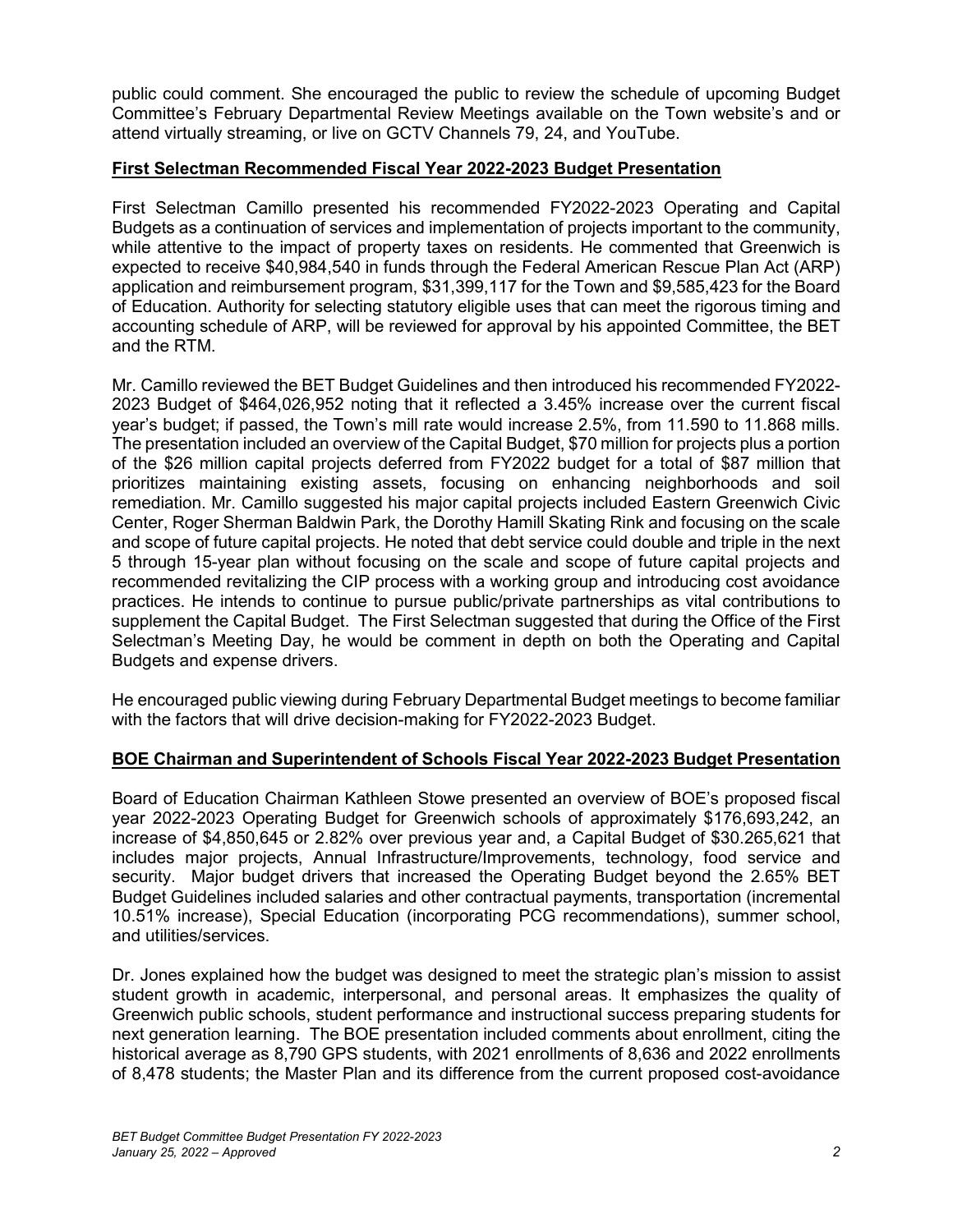renovation process which reduces spending in the next 5 years for Julian Curtiss, Old Greenwich, Riverside and Central Middle Schools by \$108 million or 41%.

Closing with a preview of projects underway, the long term savings from the Eversource Master Plan for lighting of \$3 million to \$4 million with \$678,391 annual savings thereafter. Savings from consolidating many services with Town Departments and community partnerships with local agencies funding functional programs were mentioned. The full BOE presentation on February 3, 2022 will include detailed information on goals and priorities as well as anticipated grant funding.

# **PUBLIC HEARING**

Ms. Tarkington opened the Public Hearing at 7:00 P.M. noting that 455 viewers were attending virtually, with an unknown number viewing live streaming on GCTV Channels 70, 24 and YouTube. Attendee comments will be taken in order hands raised; written comments do not need be repeated. The Forms link will be open through the remainder of this Public Hearing or 11:59 pm, whichever is earlier. All Forms, after redacting private information including email addresses and telephone numbers, will be posted on the BET Budget Committee web page for the Presentation and Public Hearing.

Ms. Erickson will call out the names of the speaker, and then the follow-on speaker who should be prepared to speak next. Speakers will be given access to the audio and will be muted thereafter. There will be no speaker video. Public Speakers are limited to 3 minutes on the Zoom clock to count down from 3 minutes to dead stop

The following speakers addressed the Committee:

- Patty Roberts, Riverside resident: spoke in opposition to Interstate 95 projects that did not include noise barriers adjacent to the highway in noise-sensitive areas.
- Mary Tobin Old Greenwich Elementary School parent and RTM D-6 Education Committee member: spoke in support of \$1.5 million budgeted for renovation of Old Greenwich School because of wastewater inflow, ventilation and security; spoke in support of \$1.5 million budgeted for Julian Curtiss School for its renovation.
- Anthony Moor RTM D-7 Transportation Committee and Vice Chairman Pedal Greenwich: spoke in support of bicycle trail construction for local transportation and recreation, for students riding bicycles to school, for bicycle teaching programs at schools, and a bicycle structure at the Eastern Greenwich Civic Center.
- Jennifer Bencivengo Educator, Old Greenwich School: spoke in support of a feasibility study for Old Greenwich School that would include ADA, HVAC, lighting for student health and safety.
- William Stowell Cos Cob Elementary School special education teacher: spoke in favor of elevator and ADA accessibility for physically impaired students. He filed a lawsuit with Office of Civil Rights, and encouraged that remediation be prioritized prior to civil rights litigation.
- Bob Cheney Julian Curtiss students' parent and PTA member: spoke in support of renovation and structural changes to Julian Curtiss School and the addition of a preschool; spoke in favor of renovation to Central Middle School.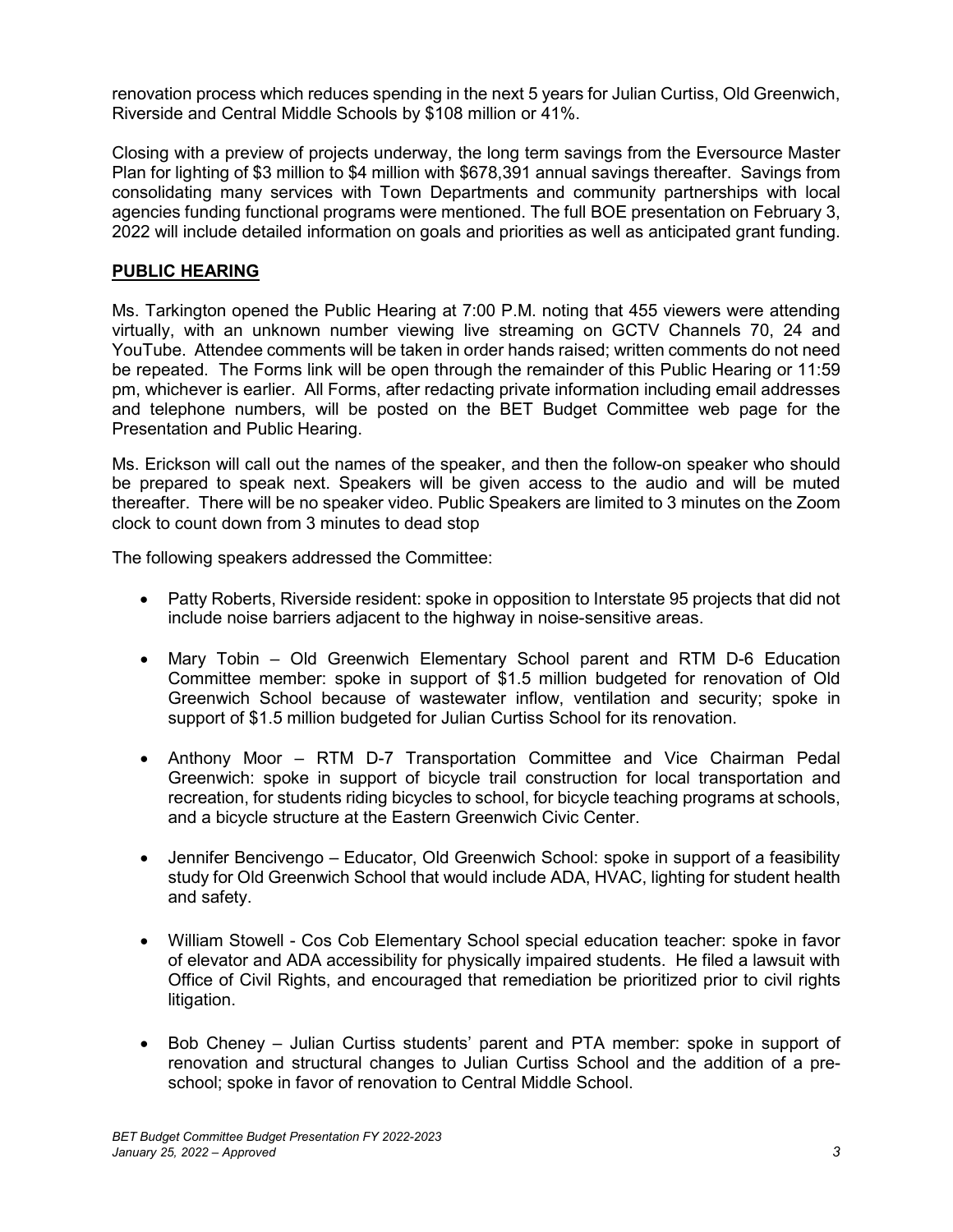- Greg Piccininno Riverside GPS parent: spoke in support of increasing mill rate and using property taxes to accelerate the renewal Greenwich Public Schools; spoke in opposition to I-95 improvements that do not include noise barrier construction.
- Carey Bisbee Co-President PTA Riverside: spoke in support of better maintenance at Riverside, Old Greenwich and Julian Curtiss Elementary Schools.
- Sean Mayer Cos Cob resident: spoke in support of I-95 noise barriers for students' health and learning ability due to excessive noise.
- Katie DeLuca Director, Greenwich Planning & Zoning: spoke in support of Glenville Center traffic project, public/private partnerships; beautification and enhancement of neighborhoods; spoke in support of request to increase headcount in Planning & Zoning Department of one FT and one PT employees due to changes in job descriptions.
- Erica Jacoby PTA President, Old Greenwich School: spoke in support of approving BOE Capital Budget.
- F. Alvarez Greenwich resident and RTM District 12 member: spoke in support of increasing P&Z Department staffing to respond to 8-30G construction projects.
- Joseph Kantorski Byram Neighborhood Association Chairman: spoke in opposition to I-95 construction projects without adequate noise barriers and sending a noise recording to the Department of Transportation to demonstrate the current excessive noise levels. He suggested taxing retail sales of truck and car tires to pay for noise barriers.
- Tom Healy Principal, Central Middle School: spoke in support of BOE Budget, BOE 5 year prioritization of renovation of Julian Curtiss, Riverside, Old Greenwich Elementary Schools and Central Middle School and commitment to either tear down or renovate CMS.
- Jane Sprung District 10 RTM member: spoke in support of BET debt policy and to be fiscally responsible; a cost/benefit study of Greenwich Avenue parking before making new changes; in support of relocating BOE Havemeyer administration to new location; spoke in support of the quality of Town services.
- Gabriele Infante Old Greenwich resident: spoke in support of BOE implementing accessibility for physically challenged students at Old Greenwich School.
- Janice Merrill: 20 years Greenwich resident: spoke in support of I-95 noise mitigation against excessive noise impacting quality of life and health.
- Wynn McDaniel Lifelong Greenwich resident and Chair RTM District 7: spoke in support of zoning enforcement officers because short term rentals necessitates full time enforcement and current staff can't keep up with the growth.
- Brian Zeller Central Middle School, PTA: spoke in support of BOE Capital Budget, improvements at Central Middle School, a plan for replacing poor and deteriorating facilities at all Greenwich Public Schools.
- Candace Garthwaite Old Greenwich resident: spoke in support of increasing pickle ball facilities in Greenwich parks; spoke in support of safe sidewalk project for Shore Road in Old Greenwich.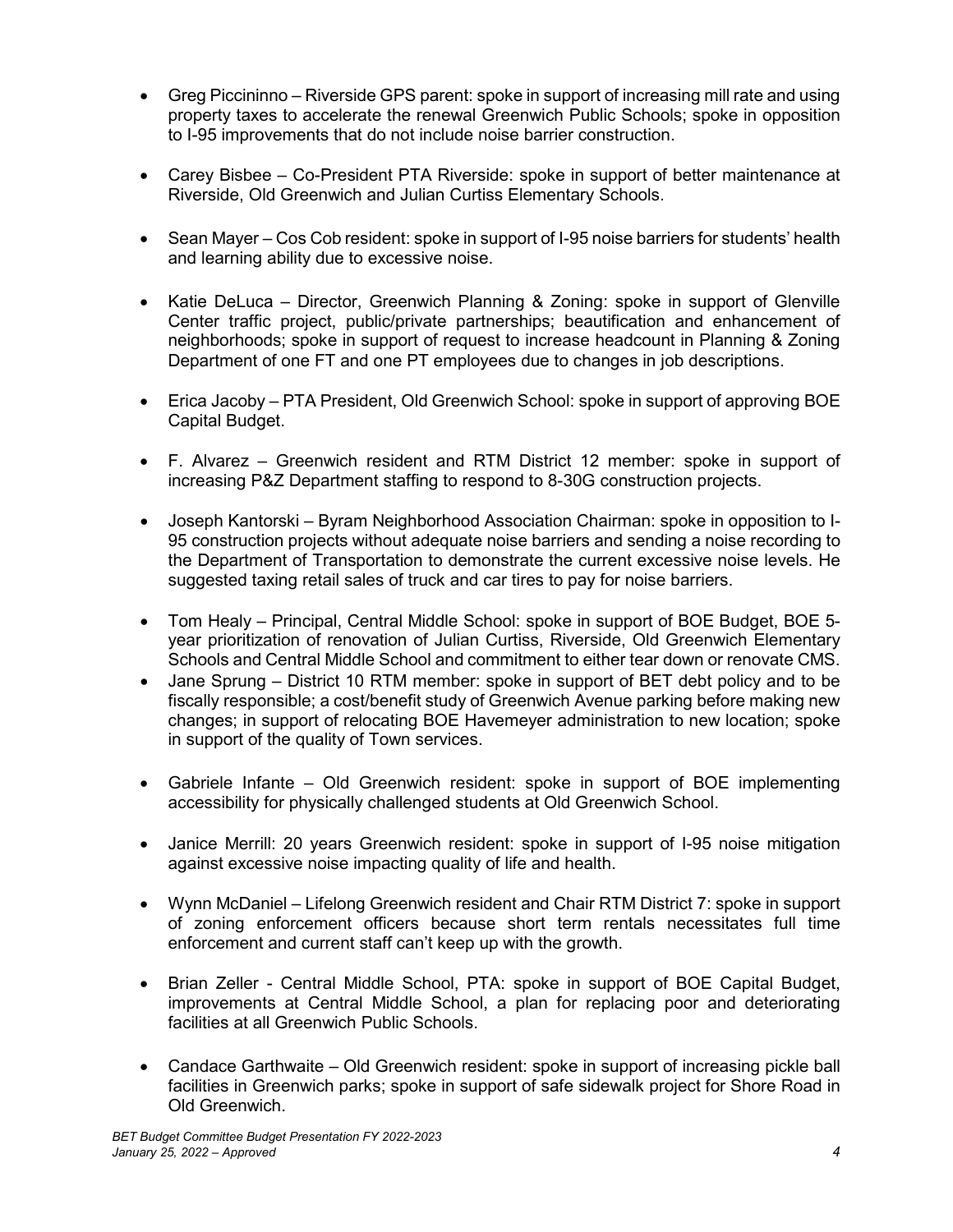- Sam Sullivan parent of Old Greenwich and Central Middle School students: spoke in opposition to the poor health and security issues and school building deterioration that is not up to standards for a town like Greenwich.
- Jody Stuart Wellness Specialist: spoke in support of additional pickle ball courts in Greenwich parks.
- Frederick Putnam Greenwich resident: spoke in support of the Dorothy Hamill Skating Rink, long term improvements to access route and rearranging the baseball field site to expand rink location.
- Hillary Haroche RTM D-10: spoke in opposition to the bump outs and loss of 29 parking spaces on Greenwich Avenue for beautification rationale; in support of fiscal spending that makes sense.
- Kathleen Yu District 8, parent of students in GHS and Central Middle School: spoke in support of school repairs to structural integrity issues of potentially catastrophic proportions including Old Greenwich and Julian Curtiss Schools.
- David Levine: spoke in support of BOE Budget, \$1.5 million to renovate conditions at Julian Curtiss School, and not recognized for its contribution as a magnet and Title 1 School.
- Jennifer Behette Co-President, Central Middle School PTA: spoke in opposition to the safety conditions at CMS, and in support of the staff and curriculum.
- Randi Jachino parent of Julian Curtiss School student: spoke in support of the advantages of a Title One school in the community, and in opposition to the status of the infrastructure in GPS and spoke in support of BOE Operating and Capital Budgets.
- Allison Maus Co-President Riverside School PTA; spoke in support of renovation projects at Julian Curtiss and Old Greenwich Schools.
- Kathleen Brady Special Education Representative on PTAC: spoke in support of the Special Education audit recommendations, Action Plan to develop students' full potential and dedicating financial support for the Action Plan.
- John Spang: spoke in support of the skating rink and naming opportunities to accelerate the implementation of construction.
- Abbe Large Co-Chair Glenville Community Task Force and RTM District 9 member: spoke in support of the Glenville corridor initiatives and CMAQ project, and public/private partnership.
- Laura Kostin member Board of Education: spoke in support of BOE Budget, increasing safety, ADA accessibility, and air quality at Julian Curtiss, Old Greenwich and Central Middle Schools.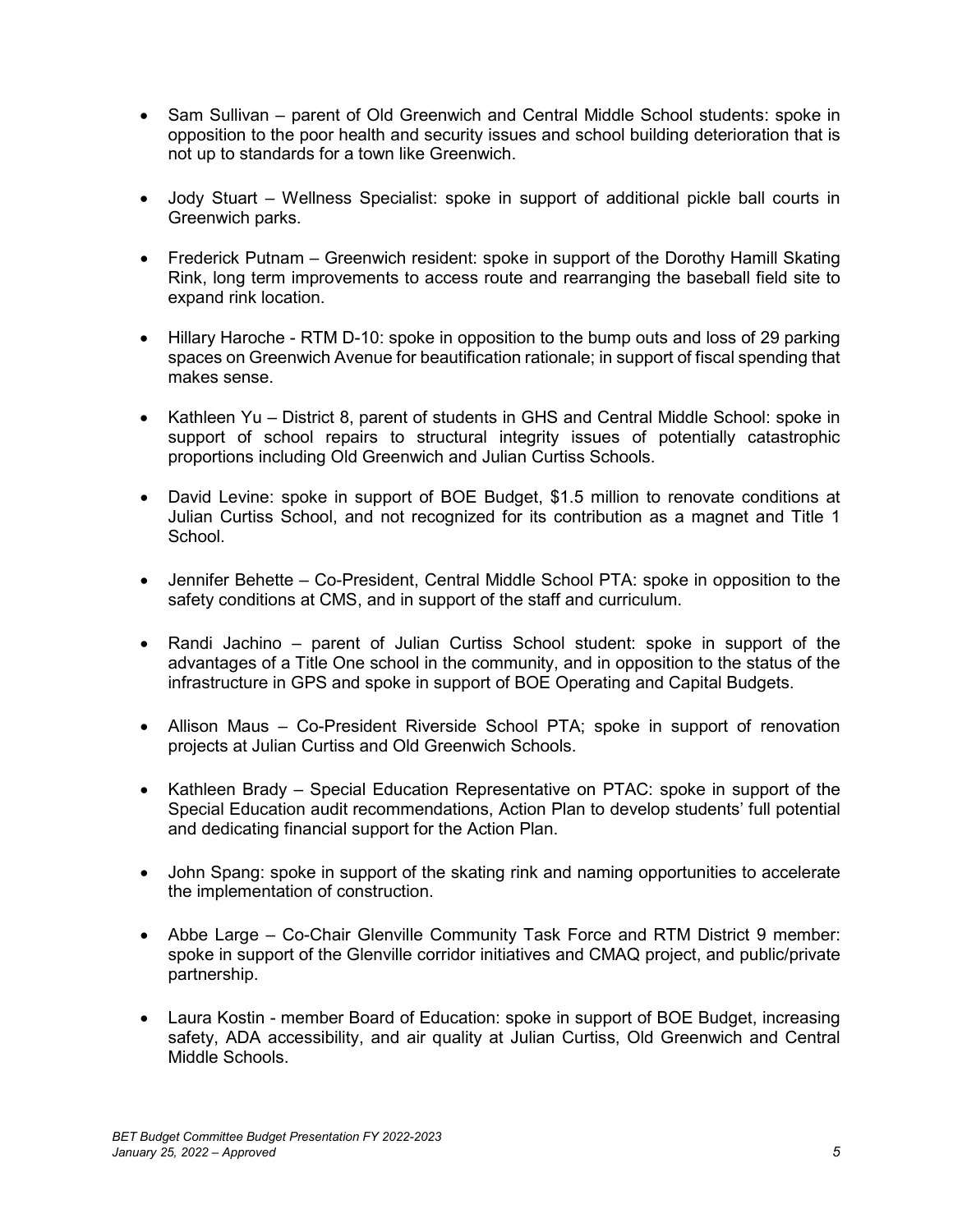- Michael Chambers; spoke in support of Julian Curtiss educational environment and in opposition to the maintenance of the building. He encouraged the Town to fully fund its crumbling school buildings.
- Ashley Cole resident Hillside Road and member of the GHS Entry Building Committee: spoke in support of the second traffic egress from the High School property.
- Maggie Bound: spoke in support of Old Greenwich and Shore Road sidewalks.
- Peter Sherr former BOE member: spoke of declining enrollment and stagnation in achievement and to fully fund BOE budget at Guidelines; in support of addressing changes to return GPS facilities to excellence with fully funding improvements at Old Greenwich School, resize and properly size Julian Curtiss School project and accelerate CMS project.
- James Walsh Cos Cob resident: spoke in support of I-95 noise abatement, need 21st century buildings, and in support of Julian Curtiss, Riverside and CMS schools ADA accessibility.
- Susan Foster Co-President, Riverside Association; spoke in support of I-95 noise abatement and suggested sharing cost of noise barriers with the State of Connecticut.
- Jenni Reynolds Special Education teacher; spoke in support of student civil right to be in regular classrooms with individualized programs.
- Dustin Downey: spoke in support of Old Greenwich Shore Road Sidewalk Project and properties ceding rights of way to increase value of their properties.
- Ramya Hopley RTM D-10; spoke in support for continued need for fiscal responsibility.
- James Waters RTM D-12, Finance and BOC Committees; spoke in support of BOE budgets because residents want improvements to school buildings; he spoke in support of a better CIP process to prioritize, and better process from A&E to construction and identifying alternative education space during renovations, and operating budget.
- Roland Leonard: spoke in support of sidewalks for safety along Old Greenwich Shore Road and Sound Beach Avenue.
- Arline Lomazzo RTM D-6 38 years; spoking in support of remediation of wastewater plumbing in Old Greenwich Elementary School; in support of rebuilding Central Middle School; in support of Shore Road Sidewalks.
- Janet McMahon RTM D-8, 2 students in in Greenwich Public Schools: spoke in support of renovation of poor school facilities, installing ADA accessibility, and improving air quality for the safety, health and wellbeing of students.
- Clare Kilgallen Byram resident: spoke in support of BOE capital projects, additional staff for P&Z, GPS qualitative testing reputation, don't defer maintenance and support improvements to Julian Curtiss, Old Greenwich and Central Middle Schools.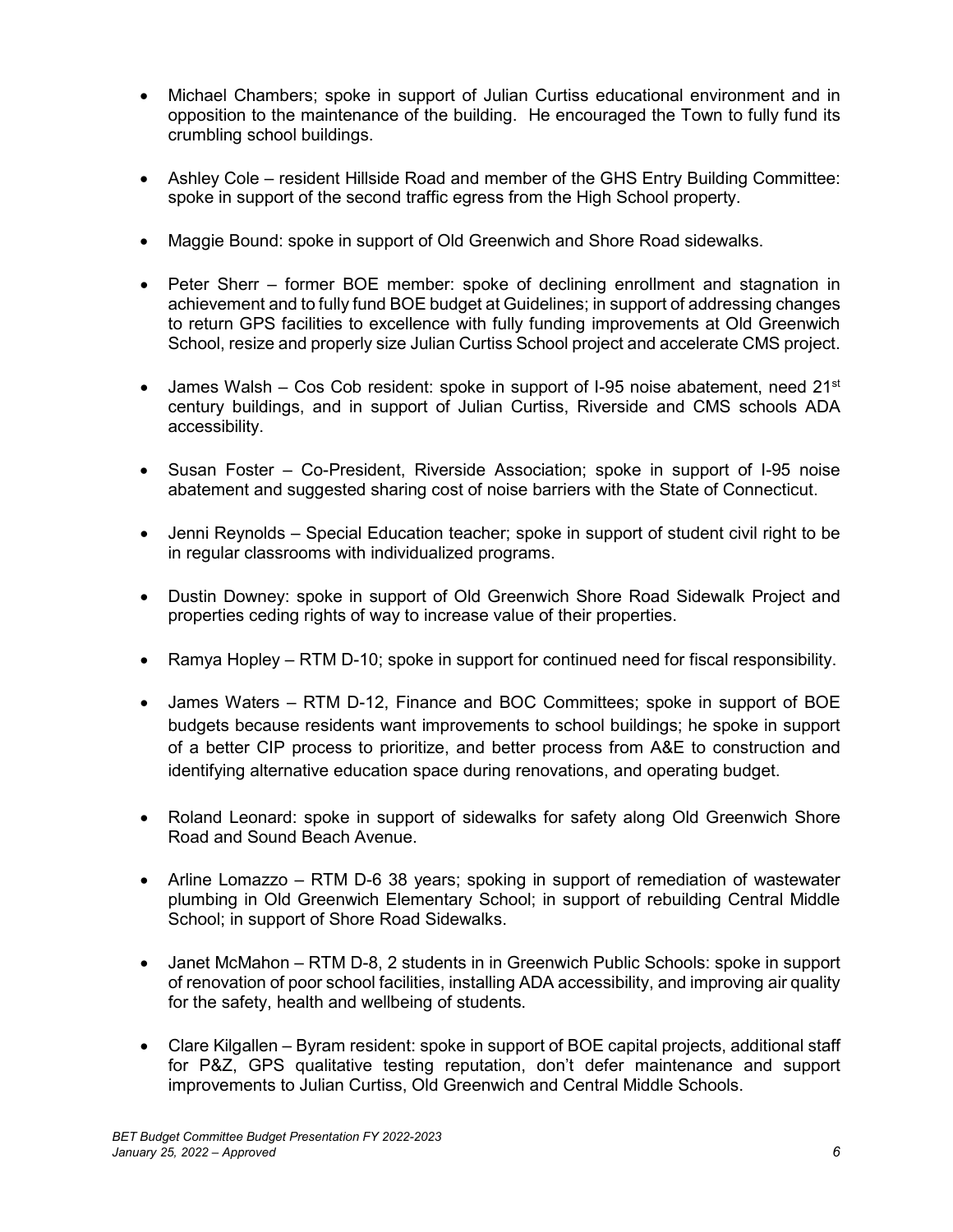- Diana Orbanowski parent GHS student: spoke in support of remediating poor conditions at GPS and safety at CMS.
- David Izzo; RTM Finance Committee member; spoke in support of BOE Capital Budget and capital investment in GPS.
- Francis Wu Nobay: spoke in opposition to current condition of GPS facilities, and full funding of GPS.
- Elizabeth Dempsey, 20 year resident: spoke in support of second egress road from GHS property as a safety issue.
- Kara Mendelsohn: spoke in support of BOE budget and increasing safety environment at North Mianus, Julian Curtiss, Old Greenwich and Central Middle Schools.
- Alex Popp District 4 RTM member; spoke in support to delay Julian Curtiss as enrollment is declining over last 4 years; only 193 students live in zone, while ed specs indicate 325.
- Lucia Jansen RTM D-7, Chair of BOC: spoke in support of the BET Budget Guidelines and RTM BOC FY23 budget letter in the environment of inflations, price increases and budget issues; First Selectman's proposed budget exceeds Guidelines and BOC letter.
- Molly Saleeby RTM D-8: spoke in support of improvements to Central Middle School building; students first.

In addition to the Public Hearing comments, under the Governor's Executive Orders the following residents completed the Public Hearing Form linked to the Town website Agenda for the meeting. Comments were accepted through the close of the Public Hearing. A link is provided to completed forms together with the link to the meeting Minutes.

### **INDIVIDUALS WHO SUBMITTED FORMS**

Aitken, Rob; Allen, Amada; Armstrong, Michael; Baez, Angela; Berendowski, Megan; Bodenstein, Ken; Bolstroff, Kristin; Bound, Maggie; Bound, Simon; Brady, Kathleen; Brown, Tracy; Burnett, Rob; Burton, Gia; Carter, Chiara; Chaney, Bob; Cooper, Rebecca; Cooper, Kathryn; Cosloy, Jessica; Crumbine, Beatrice; Cryer, C. Michelle; Dawson, Cristina; Delany, B. Cort; Dimroci, Maggie; Downey, Dustin; Ernst, Jill; Gisholt, Zaharoula; Grad, Kim; Grant, Gwyn; Guttin, Matthew; Harris, Timothy; Hassani-Sadi, Eric; Horgan, Mark; Horgan, Michelle; Iantosca, Cecilia; Jachino, Randi; Jackson, Katie; Johann, Barbara (2); Joetner, Jill; Justus, Elizabeth; Kelly, Lindsay; Kostovic, Ana; Kysar, Revecca; Lane, Vera; Large, Abbe; Lee, Helene; Lessard, Roland; Levine, David; Lindia, Nina; Lopez, Oneyda; MacDonald, Barbara; Madden, Phyllis; Malkin, Peter;Marx, Peggy; Mawji, Anuja; McCormick, Laura; McShane, Karin; Mecky, Debra; Messer, Neile; Meyer, Sarah; Mizrahi, Roni; Moor, Anthony; Mucci, Jarrett; Murphy, Courtney; Newi, Ashley; Niklaus, Dianne; Oberg, Catie; O'Connor, Whitney; O'Donohue, Virgina; Ogden, Ross; Ormsby, David; Osugi, Yuko;, Papademetriou, Demetris; Petrausch, Erin; Piccinino, Gregory; Pierson, Elizabeth; Pogemiller, Stephanie; Popp, Alex (4); Prasad, Bonnie; Putnam, Frederic; Redler, Zachary; Resnick, Chryl; Roberts, Patty; Rockwell, Elizabeth; Russel, Robert; Ryan, Leigh; Sanogueira, Cori; Schaefer Glebas, Carolyn; Schraff, Janine; Senter, Helen; Sheridan, Fifi; Simonsen, Scott;